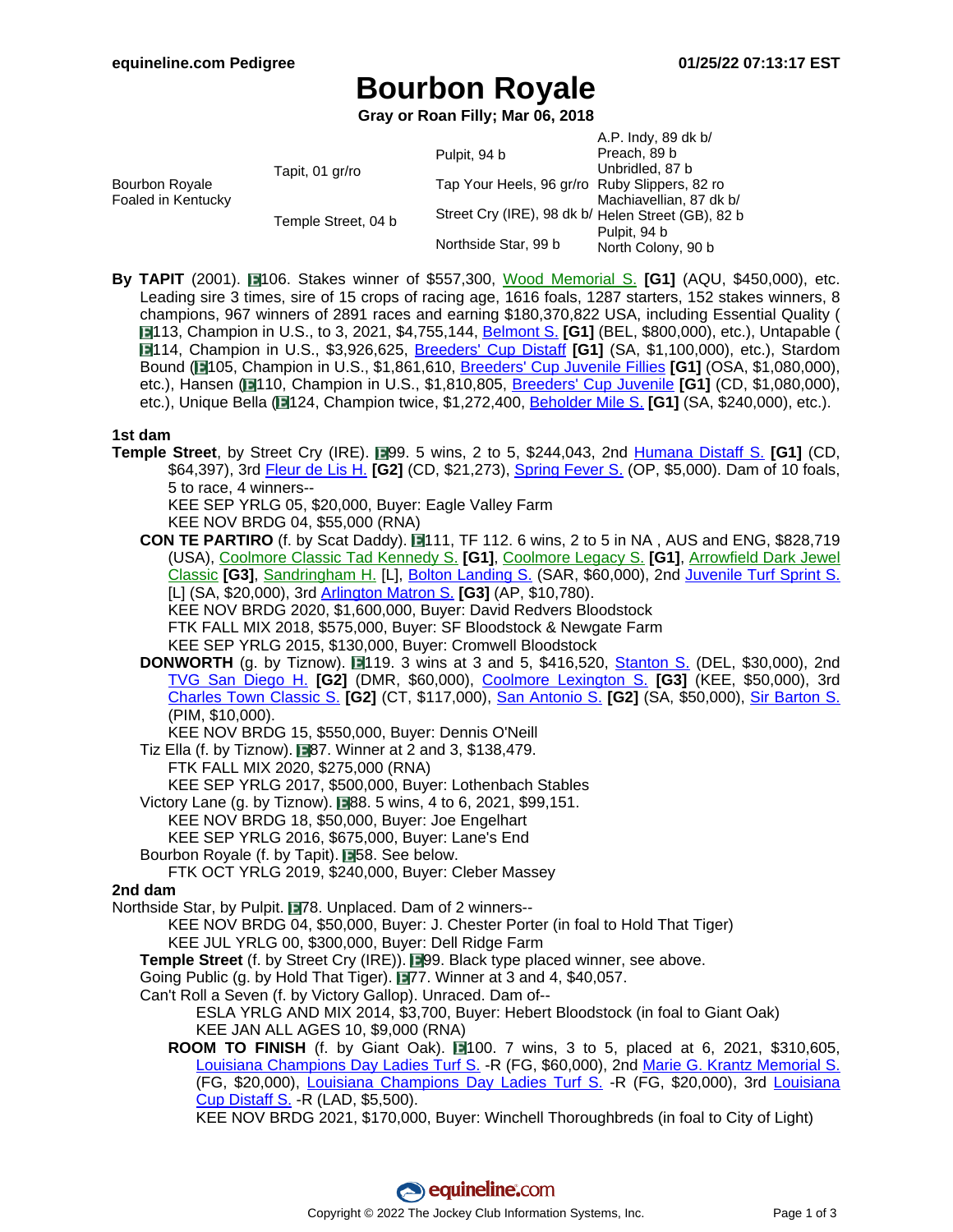# **Bourbon Royale**

**Gray or Roan Filly; Mar 06, 2018**

#### **3rd dam**

- North Colony, by Pleasant Colony. **1965.** Unplaced. Half-sister to **A PHENOMENON** (\$380,982, Vosburgh S.**-G1**, etc.), **SEATTLE METEOR** (\$379,053, Spinaway S. **[G1]**, etc.), **METEOR MIRACLE** ( 108. \$182,989, Sweetheart S. (DED, \$30,000), etc.). Dam of 4 winners-- KEE NOV BRDG 03, \$95,000 (RNA)
	- KEE NOV BRDG 95, \$320,000, Buyer: Rutledge Farm (in foal to Deputy Minister)
	- Informative Style (f. by Dayjur). 1100. 3 wins at 3 and 4, \$108,960. Dam of--KEE NOV BRDG 13, \$23,000, Buyer: Davant Latham (in foal to Hat Trick (JPN)) KEE NOV BRDG 09, \$130,000, Buyer: Hinkle Farms (in foal to Tiz Wonderful) KEE SEP YRLG 99, \$125,000, Buyer: Michael Rainier
		- WATCH THIS CAT (f. by Eskendereya). 112. 5 wins, 3 to 5, \$237,038(USA), Las [Cienegas](https://www.equineline.com/dotVideoChart.cfm?track=SA+&country=USA&race_date=2017-01-07&raceid=mp4:2017/1308/201701071629SAD3_1308.mp4&refno=9341110®istry=T&race_name=Las+Cienegas+S.&race_number=3&day_evening=D&product_reference_number=40PA) S. [L] (SA, \$60,000), 2nd [Daisycutter](https://www.equineline.com/dotVideoChart.cfm?track=DMR&country=USA&race_date=2017-08-04&raceid=mp4:2017/1308/201708041959DMD3_1308.mp4&refno=9341110®istry=T&race_name=Daisycutter+H.&race_number=3&day_evening=D&product_reference_number=40PA) H. (DMR, \$15,520).

KEE SEP YRLG 2013, \$100,000, Buyer: Bridlewood Farm

- **STYLISH CITIZEN** (g. by Proud Citizen). 107. 3 wins at 2 and 3, \$150,114(USA), Charlie [Barley](https://www.equineline.com/dotVideoChart.cfm?track=WO+&country=CAN&race_date=2009-06-20&raceid=mp4:2009/1308/200906201632WOT8_1308.f4v&refno=7820097®istry=T&race_name=Charlie+Barley+S.&race_number=8&day_evening=D&product_reference_number=40PA) S. [L] (WO, \$60,000(CAN)).
	- OBS SEL 2YO CAL 08, \$20,000, Buyer: John Ross
	- KEE SEP YRLG 07, \$35,000, Buyer: Robert Corrado
- **Li'l Tootsie** (f. by Tapiture). 105. 5 wins at 3, 2021, \$326,374, 3rd Prioress S. **[\[G2\]](https://www.equineline.com/dotVideoChart.cfm?track=SAR&country=USA&race_date=2021-09-04&raceid=mp4:2021/1308/202109041446STD5_1308.mp4&refno=10465642®istry=T&race_name=Prioress+S.&race_number=5&day_evening=D&product_reference_number=40PA)** (SAR, \$30,000).

KEE SEP YRLG 2019, \$105,000, Buyer: Dr. Joel Politi

KEE NOV BRDG 18, \$13,000, Buyer: Michelle Redding

**Point Blake** (g. by Quiet American). 1103. 9 wins, 3 to 5, \$164,212, 2nd Floor [Show](https://www.equineline.com/dotVideoChart.cfm?track=DEL&country=USA&race_date=2007-06-19&raceid=mp4:2007/300/200706191557DLD8_300.f4v&refno=7126524®istry=T&race_name=Floor+Show+S.&race_number=8&day_evening=D&product_reference_number=40PA) S. (DEL, \$11,770).

BAR MAR 2YO TRN 06, \$600,000, Buyer: Maverick Racing

KEE SEP YRLG 05, \$110,000, Buyer: John Brocklebank

- Sentimental Style (f. by Crafty Prospector). Unraced. Dam of--
	- **PERFECT STYLE** (f. by Majesticperfection). **86.** 3 wins at 2 and 3, \$70,248, El Paso [Times](https://www.equineline.com/dotVideoChart.cfm?track=SUN&country=USA&race_date=2015-01-25&raceid=mp4:2015/1308/201501251753SND9_1308.f4v&refno=9303234®istry=T&race_name=El+Paso+Times+H.&race_number=9&day_evening=D&product_reference_number=40PA) [H.](https://www.equineline.com/dotVideoChart.cfm?track=SUN&country=USA&race_date=2015-01-25&raceid=mp4:2015/1308/201501251753SND9_1308.f4v&refno=9303234®istry=T&race_name=El+Paso+Times+H.&race_number=9&day_evening=D&product_reference_number=40PA) (SUN, \$30,000).
		- KEE NOV BRDG 17, \$55,000 (RNA)
		- KEE SEP YRLG 2013, \$32,000, Buyer: Tom E. Ramsey
		- KEE NOV BRDG 12, \$30,000, Buyer: Machmer Hall
- Deux Danseuses (f. by Deputy Minister). 192. Winner at 3 and 4, \$55,245. Dam of--KEE JAN ALL AGES 05, \$42,000, Buyer: Dr. Oscar Benavides, agent (in foal to Wild Again) KEE APR 2YO KY 97, \$160,000, Buyer: W.C. Freeman, agent KEE JUL YRLG 96, \$175,000 (RNA)
	- **Leadwithyourchin** (g. by Dynaformer). 111. 12 wins, 4 to 10, \$320,742, 3rd [Bowling](https://www.equineline.com/dotVideoChart.cfm?track=BEL&country=USA&race_date=2006-07-15&refno=6533151®istry=T&race_name=Bowling+Green+H.&race_number=8&day_evening=D&product_reference_number=40PA) Green H. **[G2]** (BEL, \$15,000).

KEE SEP YRLG 03, \$210,000, Buyer: Barry Schwartz

- Mollie's Brush (f. by Broad Brush). 180. Winner at 4, \$35,125.
- KEE SEP YRLG 05, \$145,000 (RNA)
- Okinawa (g. by Fusaichi Pegasus). 78. 3 wins at 5, \$32,886. KEE SEP YRLG 04, \$475,000, Buyer: Buckram Oak Farm
- Northside Star (f. by Pulpit). 78. See above.

#### **4th dam**

- **NORTHERN METEOR**, by Northern Dancer. 4 wins at 2 and 3, \$66,301, California [Oaks. H](https://www.equineline.com/dotVideoChart.cfm?track=GG+&country=USA&race_date=1978-03-25&refno=634738®istry=T&race_name=California+Oaks&race_number=8&day_evening=D&product_reference_number=40PA)alf-sister to **MIDDLE STAGE** (\$115,211, Athenia H.**-G3**, etc.), **Pleasant Line** ( 119. \$151,355, 2nd Boardwalk S. (ATL, \$5,000), etc., sire). Dam of 7 winners, including--
	- **A PHENOMENON** (c. by Tentam). 6 wins in 12 starts at 3, \$380,982, Vosburgh S.**[-G1](https://www.equineline.com/dotVideoChart.cfm?track=AQU&country=USA&race_date=1983-10-22&refno=811295®istry=T&race_name=Vosburgh+S.&race_number=8&day_evening=D&product_reference_number=40PA)**, Jerome H.**-G2**, Jim [Dandy](https://www.equineline.com/dotVideoChart.cfm?track=SAR&country=USA&race_date=1983-07-31&refno=811295®istry=T&race_name=Jim+Dandy+S.&race_number=8&day_evening=D&product_reference_number=40PA) S.**-G3**, 2nd M[etropolitan](https://www.equineline.com/dotVideoChart.cfm?track=BEL&country=USA&race_date=1984-05-28&refno=811295®istry=T&race_name=Metropolitan+H.&race_number=8&day_evening=D&product_reference_number=40PA) H.**-G1**, Tom [Fool](https://www.equineline.com/dotVideoChart.cfm?track=BEL&country=USA&race_date=1984-07-22&refno=811295®istry=T&race_name=Tom+Fool+S.&race_number=8&day_evening=D&product_reference_number=40PA) S.**-G2**, Jamaica H.**[-G3](https://www.equineline.com/dotVideoChart.cfm?track=BEL&country=USA&race_date=1983-10-09&refno=811295®istry=T&race_name=Jamaica+H.&race_number=8&day_evening=D&product_reference_number=40PA)**, 3rd Carte[r](https://www.equineline.com/dotVideoChart.cfm?track=AQU&country=USA&race_date=1984-05-05&refno=811295®istry=T&race_name=Carter+H.&race_number=8&day_evening=D&product_reference_number=40PA) H.**-G2**.

KEE JUL SEL YRLG 81, \$100,000, Buyer: Brownell Combs III

**SEATTLE METEOR** (f. by Seattle Slew). 3 wins at 2, \$379,053, S[pinaway](https://www.equineline.com/dotVideoChart.cfm?track=SAR&country=USA&race_date=1988-08-29&refno=1072672®istry=T&race_name=Spinaway+S.&race_number=8&day_evening=D&product_reference_number=40PA) S. **[G1]**, As[toria](https://www.equineline.com/dotVideoChart.cfm?track=BEL&country=USA&race_date=1988-07-13&refno=1072672®istry=T&race_name=Astoria+S.&race_number=8&day_evening=D&product_reference_number=40PA) S. **[G3]**, 2nd [Matron](https://www.equineline.com/dotVideoChart.cfm?track=BEL&country=USA&race_date=1988-10-02&refno=1072672®istry=T&race_name=Matron+S.&race_number=8&day_evening=D&product_reference_number=40PA) S. **[G1]**, Bonnie [Miss](https://www.equineline.com/dotVideoChart.cfm?track=GP+&country=USA&race_date=1989-03-05&refno=1072672®istry=T&race_name=Bonnie+Miss+S.&race_number=10&day_evening=D&product_reference_number=40PA) S. **[G2]**, Here[comesthebride](https://www.equineline.com/dotVideoChart.cfm?track=GP+&country=USA&race_date=1989-02-15&refno=1072672®istry=T&race_name=Herecomesthebride+S.&race_number=9&day_evening=D&product_reference_number=40PA) S. [L] (GP, \$12,170), 3rd [Alcibiades](https://www.equineline.com/dotVideoChart.cfm?track=KEE&country=USA&race_date=1988-10-14&refno=1072672®istry=T&race_name=Alcibiades+S.&race_number=8&day_evening=D&product_reference_number=40PA) S. **[G2]**, 4th [Sorority](https://www.equineline.com/dotVideoChart.cfm?track=MTH&country=USA&race_date=1988-08-06&refno=1072672®istry=T&race_name=Sorority+S.&race_number=9&day_evening=D&product_reference_number=40PA) S. **[G2]**.

KEE NOV BRDG 97, \$560,000, Buyer: Narvick International (in foal to Pleasant Colony)

**DEMETEOR** (g. by Dehere). 120. 10 wins, 4 to 8, \$386,055(USA), Rossi Gold S. [\(AP,](https://www.equineline.com/dotVideoChart.cfm?track=AP+&country=USA&race_date=2007-09-03&raceid=mp4:2007/300/200709031631APM6_300.f4v&refno=4962246®istry=T&race_name=Rossi+Gold+S.&race_number=6&day_evening=D&product_reference_number=40PA) \$28,380), 2nd W. L. [McKnight](https://www.equineline.com/dotVideoChart.cfm?track=CRC&country=USA&race_date=2004-12-18&refno=4962246®istry=T&race_name=W.+L.+McKnight+H.&race_number=11&day_evening=D&product_reference_number=40PA) H. **[G2]** (CRC, \$40,000), [Tropical](https://www.equineline.com/dotVideoChart.cfm?track=CRC&country=USA&race_date=2005-12-03&refno=4962246®istry=T&race_name=Tropical+Turf+H.&race_number=10&day_evening=D&product_reference_number=40PA) Turf H. **[G3]** (CRC, \$20,000),